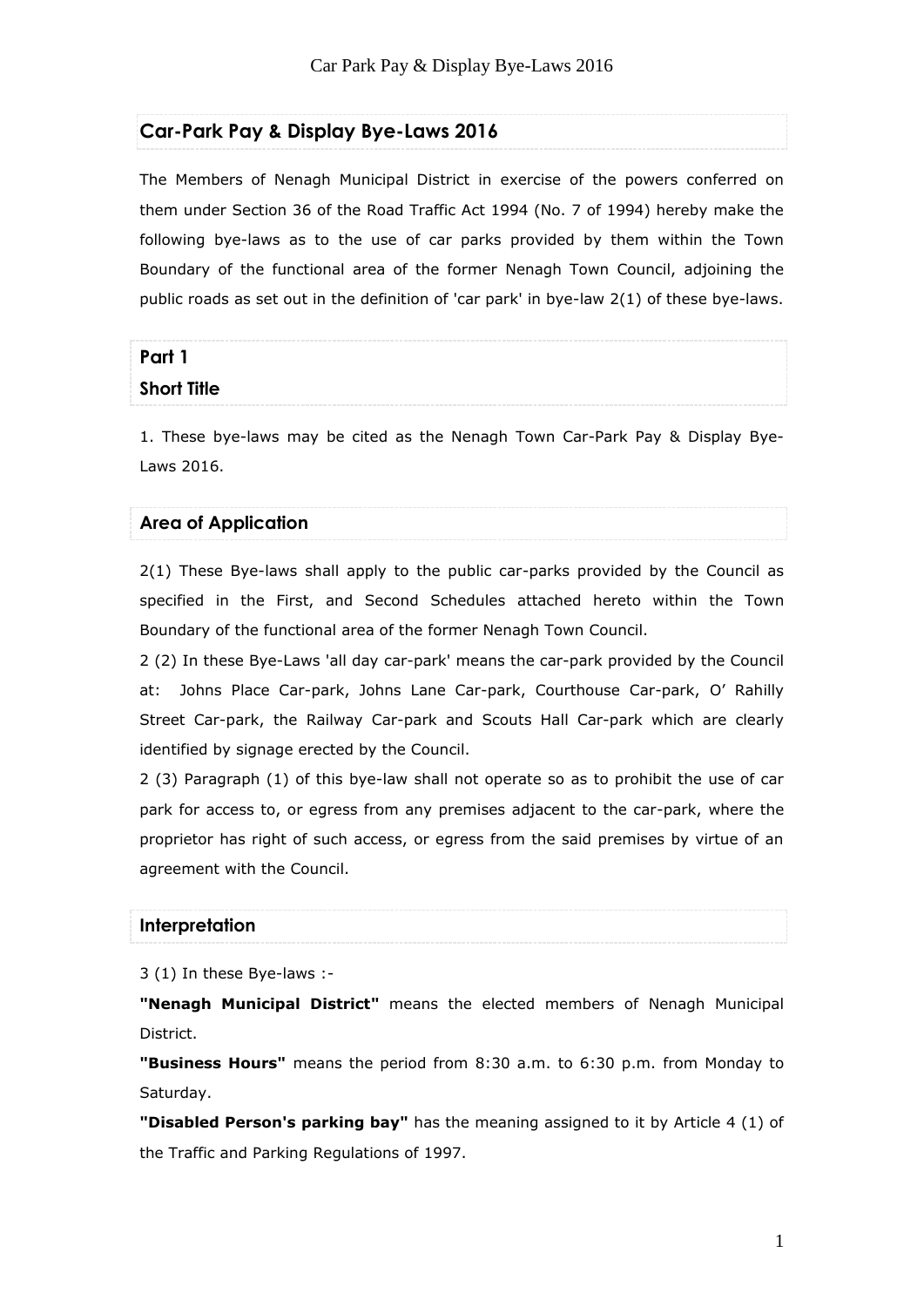**"Disabled Person's parking permit"** means a permit granted under the aforementioned Article 4.

**"Disabled Person"** has the meaning assigned to such a person by Article 43(1) of the Traffic and Parking Regulations of 1997.

**"Four-Hour Car park"** is the specially designated car parks at Abbey Street Carpark, Friar Street Car-park, Kenyon Street Car-park and Hanlys Place Car-park which are all clearly marked by signage at those locations.

**"Goods Vehicle"** means a vehicle used exclusively for carrying goods and taxed for commercial purposes.

**"Holiday"** means Good Friday or any day that is a public holiday for the purpose of the Holidays (Employees) Act 1973 (No. 25 of 1973).

**"Loading Bay"** has the meaning assigned to it in article 42 of the National Regulations and is indicated by means of traffic sign No. RRM 009 of the Signs Regulations accompanied by an information plate.

**"All-Day car park"** is the specially designated car park, at Johns Place Car-park, Johns Lane Car-park, Courthouse Car-park, O' Rahilly Street Car-park, the Railway Car-park, and the Scouts Hall Car-park which are all clearly marked by signage at those locations.

**"Parking Bay"** means a space in a car park intended for the parking of one vehicle or where the space is intended for the parking of motorcycles, or of more than one vehicle and so indicated by surface or other signs or markings.

**"Parking Period"** is the duration paid for under bye-law 8 and expiring at the time indicated on the parking ticket.

**"Parking Permit"** means a permit issued by the Council at its offices indicating the name of the Council, the make of the vehicle, the vehicle registration number, the date of issue, the expiry date, the permit number, the locations for which the permit is valid for and the signature of the approved officer.

**"Parking Ticket Machine"** means a machine capable of automatically delivering a parking ticket when the fee prescribed by bye-law 8 of these bye-laws is inserted into the machine.

**"Parking Ticket"** means a parking ticket issued by the Council by means of a parking ticket machine indicating the name of the Council, the location, the fee paid, the date and time issued and the expiry time of the parking period.

**"Traffic Warden"** has the meaning assigned to it by Section 2(3) of the Local Authorities Traffic Wardens Act, 1975 (No. 14 of 1975) or section 103 (19) (inserted by section 11 of the Road Traffic Act 202) of the Principal Act.

2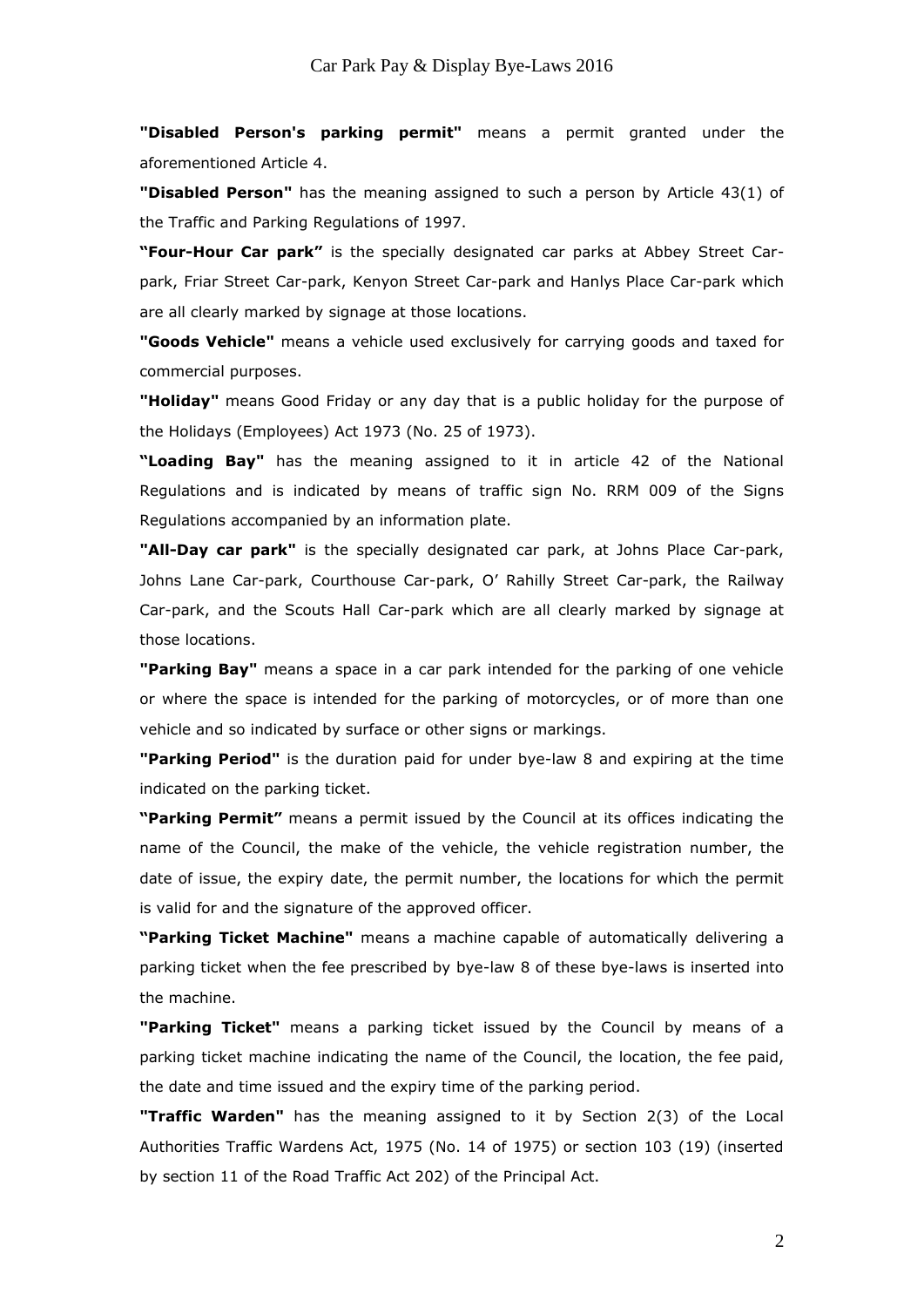## **Part II**

## **Obligation to display a valid parking ticket/permit**

4. (1) Where a vehicle, other than a motorcycle, is parked in a carpark during business hours a parking ticket/permit shall be so exhibited in the interior of the vehicle so that a person outside the vehicle can ascertain by reference to the parking ticket/permit when the parking ticket will expire. The parking ticket/permit shall be so exhibited for so long as the vehicle is parked in the car-park.

4. (2) Where a vehicle being parked in a car park during business hours and a ticket is exhibited in accordance with paragraph (1) of this bye-law no further tickets shall be exhibited on that vehicle during that period of time.

## **Parking Period**

5(1)Where a vehicle other than a motor cycle is parked in a car- park during business hours it shall not be parked for longer than: -

5. (1)(a) 4 hours in Kenyon Street Car park, Friar Street Car park, Abbey Street Car park and Hanlys Place Car-park

5. (1)(b) All day in Railway car park, Johns Lane Car park, Johns Place Car park, Courthouse car park, O' Rahilly Street Car park and Scouts Hall Car park.

5. (2) A vehicle which has been parked during business hours in a car-park shall not be so parked again during business hours in that car-park until at least one hour after the vehicle has vacated that car park.

#### **Interfering with Parking Tickets**

6. (1) Where a vehicle is parked in a car-park during business hours a person shall not interfere with a parking ticket exhibited on the vehicle.

#### **Conditions for Parking**

7. (1) No person shall park or cause to be parked in a car park a vehicle in such a position or in such condition or in such circumstances that it would cause or be likely to cause danger to other persons using the car park or to obstruct the free flow of traffic within the car park.

7. (2) A person shall not park or cause to be parked in a car-park a vehicle in such position that it or any portion of it extends from one parking bay to another.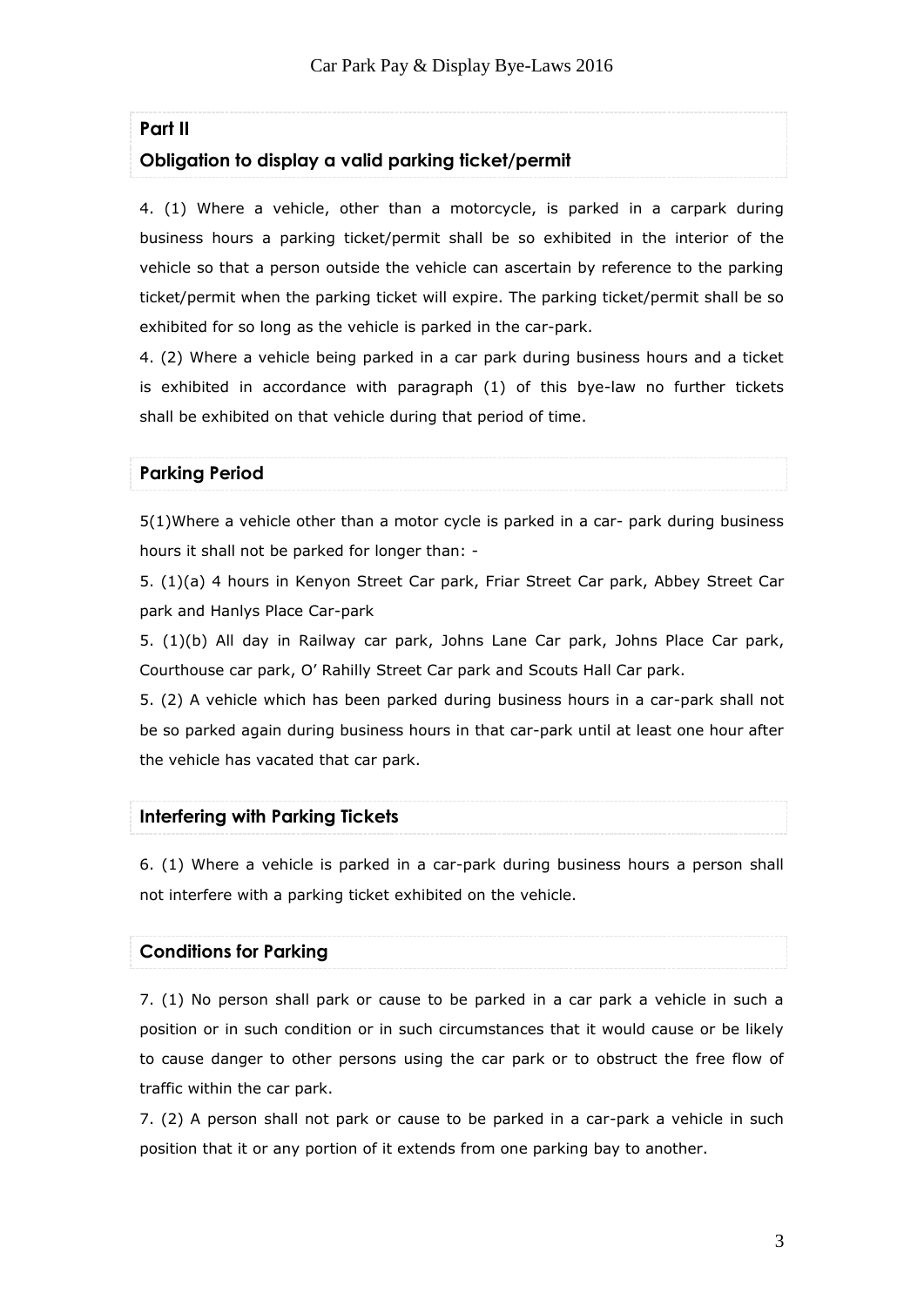7. (3) A person shall not overhaul or carry out repairs to a vehicle while it is parked in a car-park save where it is necessary to do so in order to enable the vehicle to be removed from the car-park.

7. (4) A vehicle while parked in a car-park shall not be used for the sale of goods, tickets or any service in or from the vehicle or as an office, nor shall any such vehicle be offered or displayed for sale or for hire or as a prize.

7. (5) A person shall not make any unnecessary noise by means of, or in relation to a vehicle while it is parked in a car-park or by means of any equipment fitting or instrument fitted to, or carried on the vehicle or any loudspeaker or radio, in or on, or in any-way connected with the vehicle.

7. (6) A vehicle other than a motorcycle parked in a car park at a time which is not during business hours shall be removed from the car park when a period of business hours commences unless at such commencement and during the remainder of the period of parking a parking ticket is exhibited in the interior of the vehicle in accordance with bye-law 4(1) of these bye-laws.

7. (7) A person shall not use a car park for any purpose other than for parking of a mechanically propelled vehicle except where a person has a Casual Trading Permit issued by Nenagh Municipal District in accordance with the Casual Trading Act 1995.

7. (8) A person shall not park a vehicle in a Disabled Person's Parking Bay without having displayed thereon a Disabled Peron's Parking Permit and is parked for the convenience of the person to whom that permit was granted.

#### **Fees for Parking Tickets and Permits**

8. (1) The scale of charges and the periods to which they apply shall be determined by Nenagh Municipal District and shall for the time being be as per the attached schedules.

8. (2) A person shall not insert into a parking ticket machine any coins other than a two euro piece, a one euro piece, a 50 cent piece, or 20 cent piece, 10 cent piece or 5 cent, or any combination of these which totals the prescribed fee.

8. (3) A person shall not insert into a parking ticket machine any coin or object other than a coin required to pay the fee prescribed by bye-law 9(1) above.

8. (4) A person shall not interfere with or damage a parking ticket machine or post any advertising or other materials on them.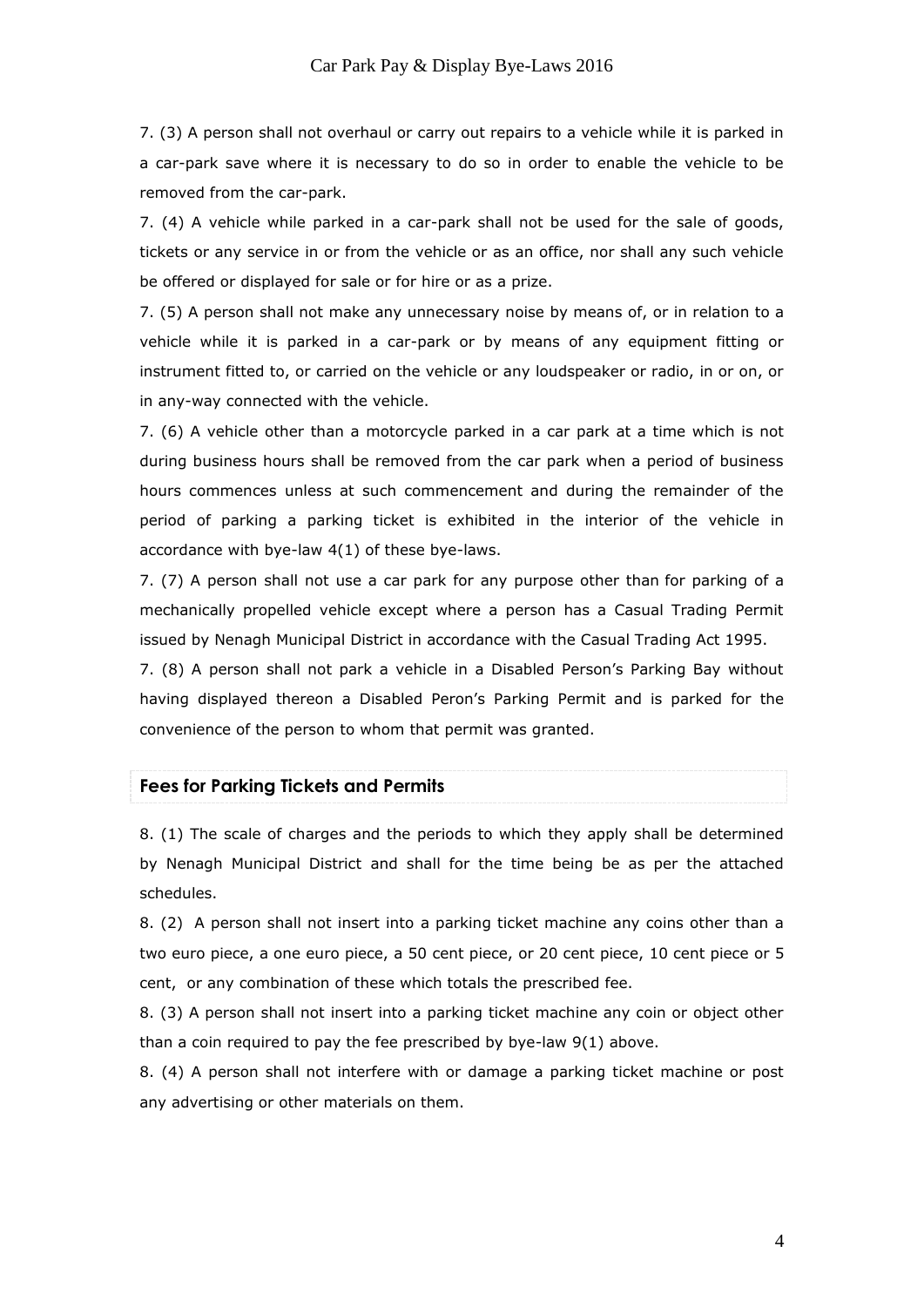#### **Non application of certain bye-laws**

9(1) Bye-laws 4, 5 and 8 of these bye-laws shall not apply to any carpark where all the relevant parking ticket machines in that location are not in proper working order.

9. (2) Bye-laws 4, 5 and 8 shall not apply to a vehicle in which a disabled persons' parking permit, issued pursuant to or recognised under the National Parking Regulations, is displayed and which is parked for the convenience of the person to whom that permit was granted.

9. (3) Bye-laws 4, 5 and 8 shall not apply to a vehicle in the interior of which is displayed a valid Parking Permit which relates to the carpark in which the vehicle is parked.

#### **Non-application of these bye-laws to certain vehicles**

Bye-laws 4 to 8 of these bye-laws shall not apply to:

10. (a) a vehicle being used in connection with the removal of an obstruction to traffic, the maintenance, improvement or reconstruction of a public road, the provision, alteration or repair of a main drain, pipe or apparatus for the supply of gas, oil, water or electricity or of a telegraph, telephone or communications line or conduit or the provision of a traffic sign;

10. (b)a fire brigade vehicle, an ambulance, or a vehicle being used by a member of the Garda Siochana or a traffic warden in the performance of his/her duties as such member or warden.

# **Prohibitions**

11. (1) A person shall not throw, place or leave any bottle, or any broken glass, nail, litter or other substance on or in the car park, and no person shall at any time play ball or any game in a car park.

11. (2) A caravan, used for trade or residential purposes shall not be parked in a car park.

#### **Compliance with lawful direction or request of authorised persons**

12. (1) Every person using a car park shall comply with any lawful

direction given by an officer of the Council or any member of the Garda Siochána in relation to the parking of a vehicle in or its removal from a car park or in relation to any of these byelaws.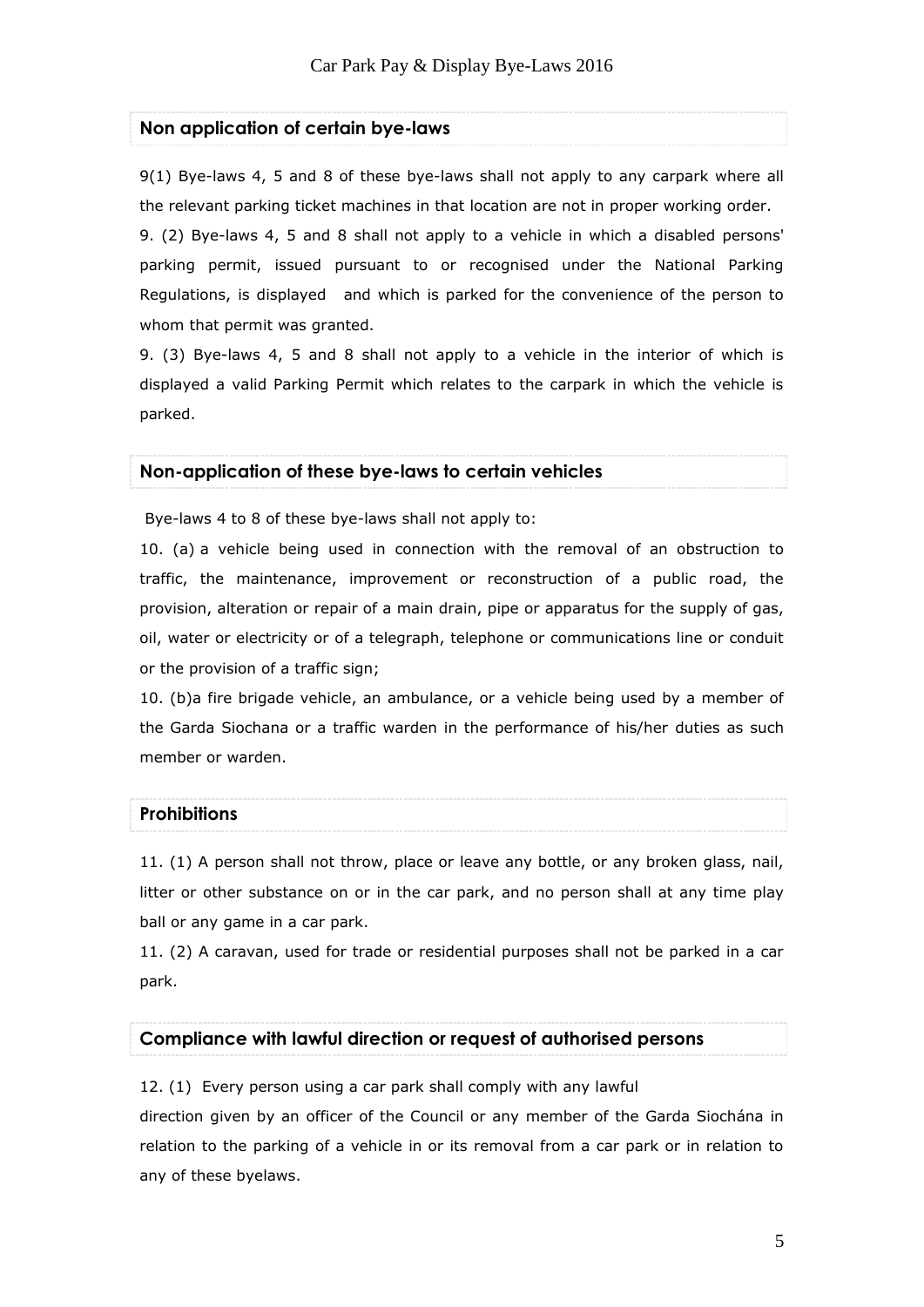12. (2) A person shall not in any car park willfully obstruct, disturb or interrupt an agent, officer or servant of the Council in the execution of his or her duty, including the execution of any work in connection with the laying out or maintenance of any part of a car park by the council staff or agents.

12. (3) A person shall give on demand to an officer of the Council authorised for purpose of these bye-laws, his or her name and address in exercise of the powers conferred on them by Section 11(20) of the Road Traffic Act 2002 (No. 12 of 2002) and a person shall not in any way resist, obstruct or aid or incite any person to resist or obstruct any of the persons referred to in bye-law 12(1) in the execution of his or her duty of lawful exercise of his authority.

12. (4) Where a person is required by an officer of the Council or a member of the Garda Siochána to leave the car park he or she shall comply with such request.

12. (5) An officer of the Council shall produce, if requested to do so, evidence of his or her identity and of employment by the Council to any person alleged by him or her to be in breach of these bye-laws or who has been requested to leave a car park under bye-law 12(4).

## **PART III Parking Permits for Residents Definitions for Part III**

13. In this part of these bye laws:

**"Owner"** means a resident by whom a vehicle is habitually kept and used;

**"Resident"** means a person whose normal residence is at premises situated in a Pay & Display parking area;

**"Residents Parking Permit"** means a permit which should be affixed to the inside windscreen and which is issued by Nenagh Municipal District for the purposes of byelaws 14 to 19 and containing the particulars specified in bye-law 14;

**"Valid Residents Parking Permit"** means a resident's parking permit which relates to a designated carpark and which is issued by Nenagh Municipal District in whose functional area the vehicle on which the permit is displayed is parked;

**"Vehicle"** means a private motor car, a station wagon, or a passenger vehicle having accommodation for not more than seven passengers excluding the driver.

#### **Particulars of Residents' parking permit**

14. A valid residents' parking permit shall contain the following particulars: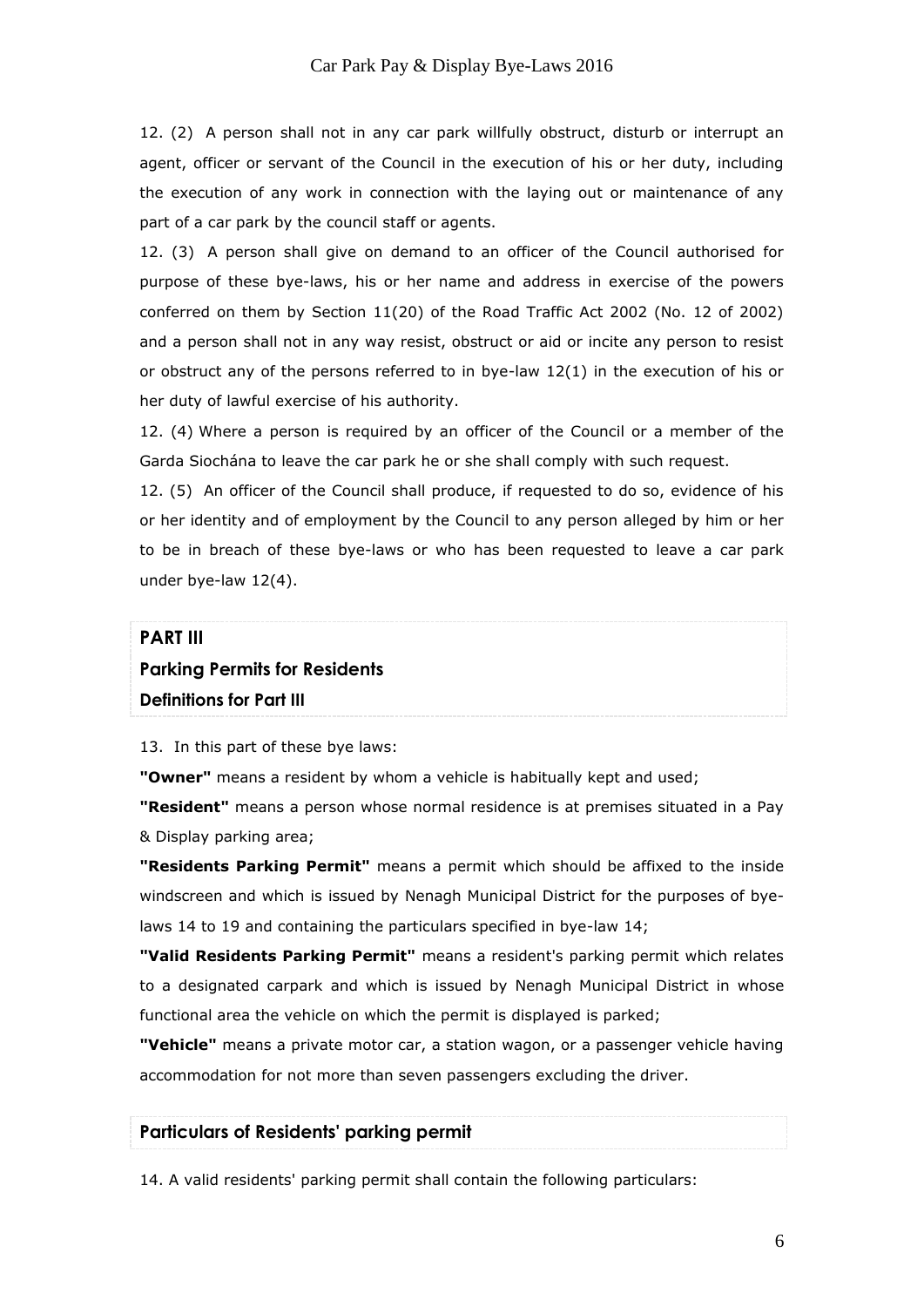- the name of Nenagh Municipal District by whom the permit is issued
- the year for which the permit is valid
- Nenagh Municipal District's reference number
- Car Registration Number

#### **Permission to park a vehicle displaying a residents' parking permit**

15. The display, in accordance with bye-law 16 of these bye-laws of a valid residents' parking permit on the vehicle in respect of which the permit is issued, shall permit the owner of the vehicle (or any person using it with his/her consent) to park it without limitation as to time, in a carpark to which the permit relates.

#### **Display of valid Residents' parking permit**

16. A valid resident's parking permit shall be so displayed in the interior of the vehicle in respect of which it is issued so that it can be read from outside the vehicle.

#### **Interference with resident's parking permit**

17. Where a vehicle displaying a residents' parking permit is parked in a carpark specified in the schedules, a person shall not interfere with the permit.

#### **Issue of and fee for Resident's parking permit**

18. (1) A residents parking permit shall be issued by Nenagh Municipal District in respect of the parking of a vehicle in a carpark as specified in the schedules within the functional area of the former Nenagh Town Council.

18. (2) The fee for a resident's parking permit shall be €65 per annum and €30 per annum for OAP's.

18. (3) A residents' parking permit shall be issued by Nenagh Municipal District in respect of one vehicle only of which the resident is the owner and shall be valid for a period of one year in respect of that vehicle and for the carpark(s) to which the permit relates.

#### **Return and transfer of resident's parking permit**

19. (1) Where during the period to which a residents' parking permit relates, the resident to whom it is issued ceases to reside at the address to which the permit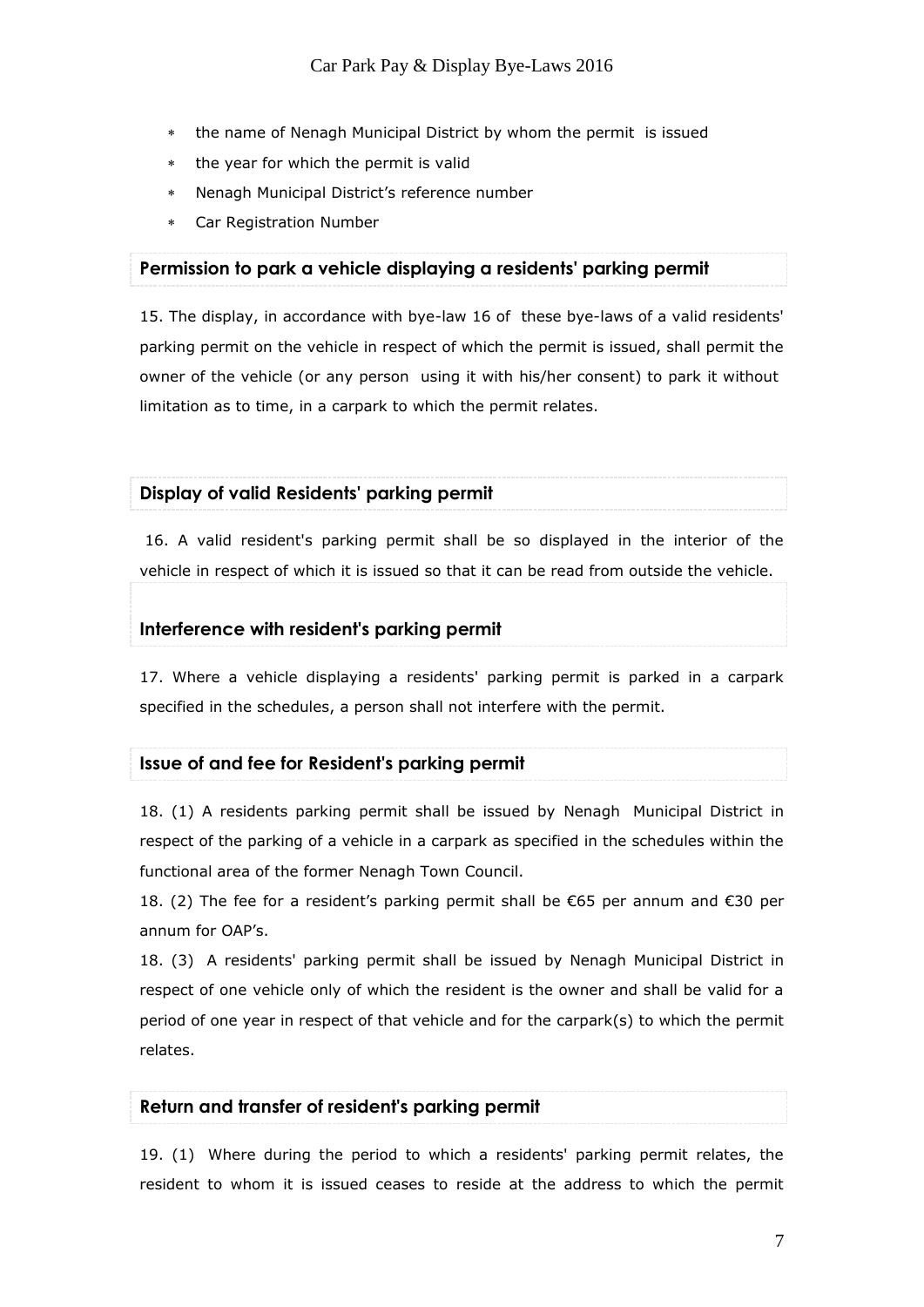relates or ceases to be an owner by disposing of the vehicle to which the permit relates, (s)he shall return it to Nenagh Municipal District by whom the permit was issued.

19. (2) Where during the period to which a residents' parking permit relates, the resident to whom it is issued disposes of the vehicle to which the permit relates, and substitutes another vehicle for the one disposed of, (s)he shall notify Nenagh Municipal District **in writing** of the change of registration details.

19. (3) Nenagh Municipal District does not provide refunds of partially used residents permits.

#### **Commencement Date**

These byelaws shall come into operation on  $1<sup>st</sup>$  June 2016.

## **Revocations**

The Nenagh Town Car park pay & Display Bye-Laws 2013 are hereby revoked.

A person who contravenes these Bye-Laws shall be guilty of an offence in accordance with Section 36(8) of the Road Traffic Act 1994.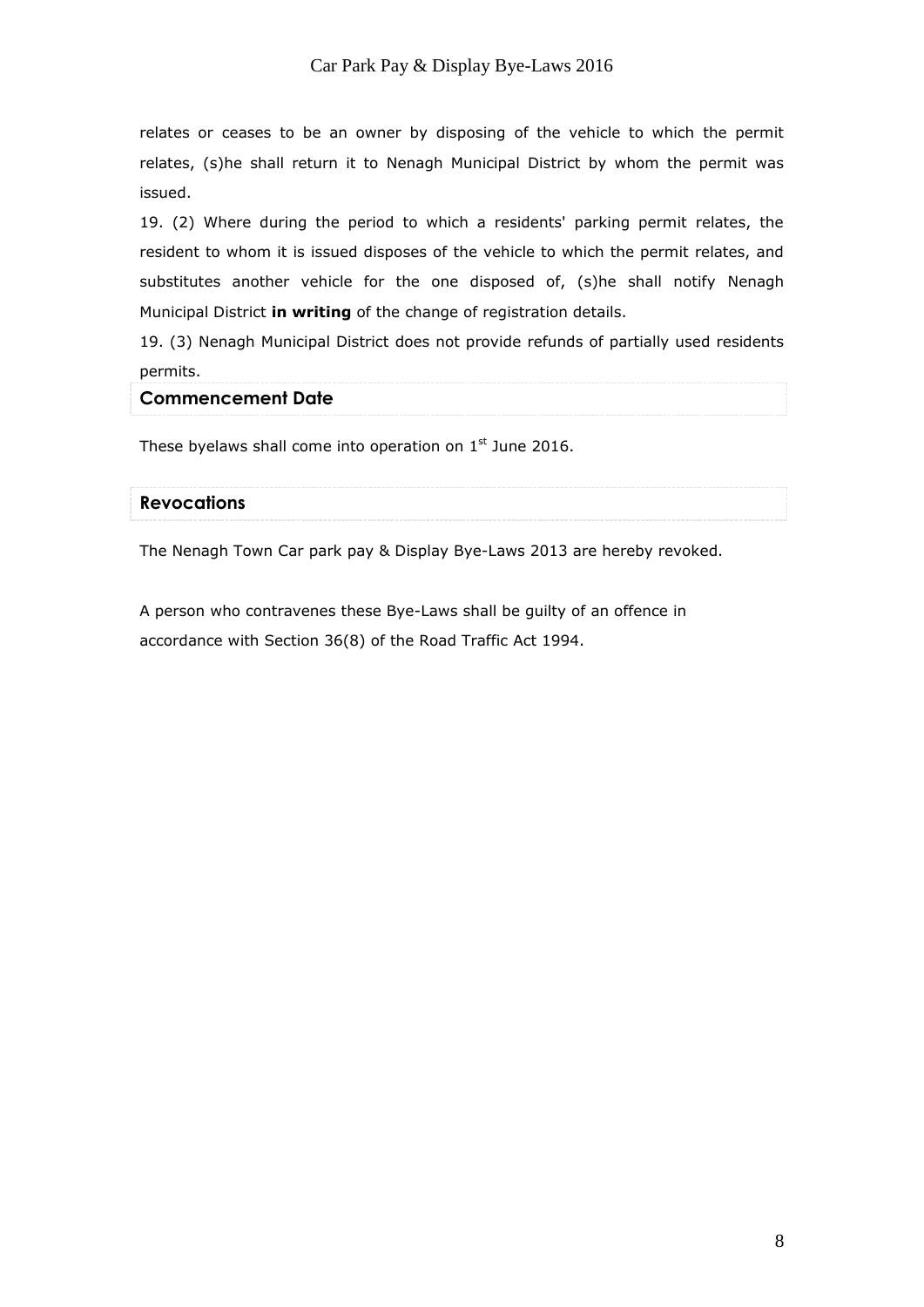## **Schedules**

## **First schedule: Four-Hour Car Parks**

Car parks in which parking is limited to four hours between the hours of 8.30 a.m. and 6.30 p.m., Monday to Saturday inclusive.

| Car park               |  |  |  |
|------------------------|--|--|--|
| Abbey Street Car park  |  |  |  |
| Friar Street Car park  |  |  |  |
| Kenyon Street Car park |  |  |  |
| Hanlys Place Car park  |  |  |  |

## **Second schedule: All-Day Car Parks**

Car parks in which parking is all day between the hours of 8.30 a.m and 6.30 p.m., Monday to Saturday inclusive.

## **Car park**

Courthouse Car park

Johns Lane Car park

Johns Place Car park

O' Rahilly Street Car park

Railway Car park

Scouts Hall Car park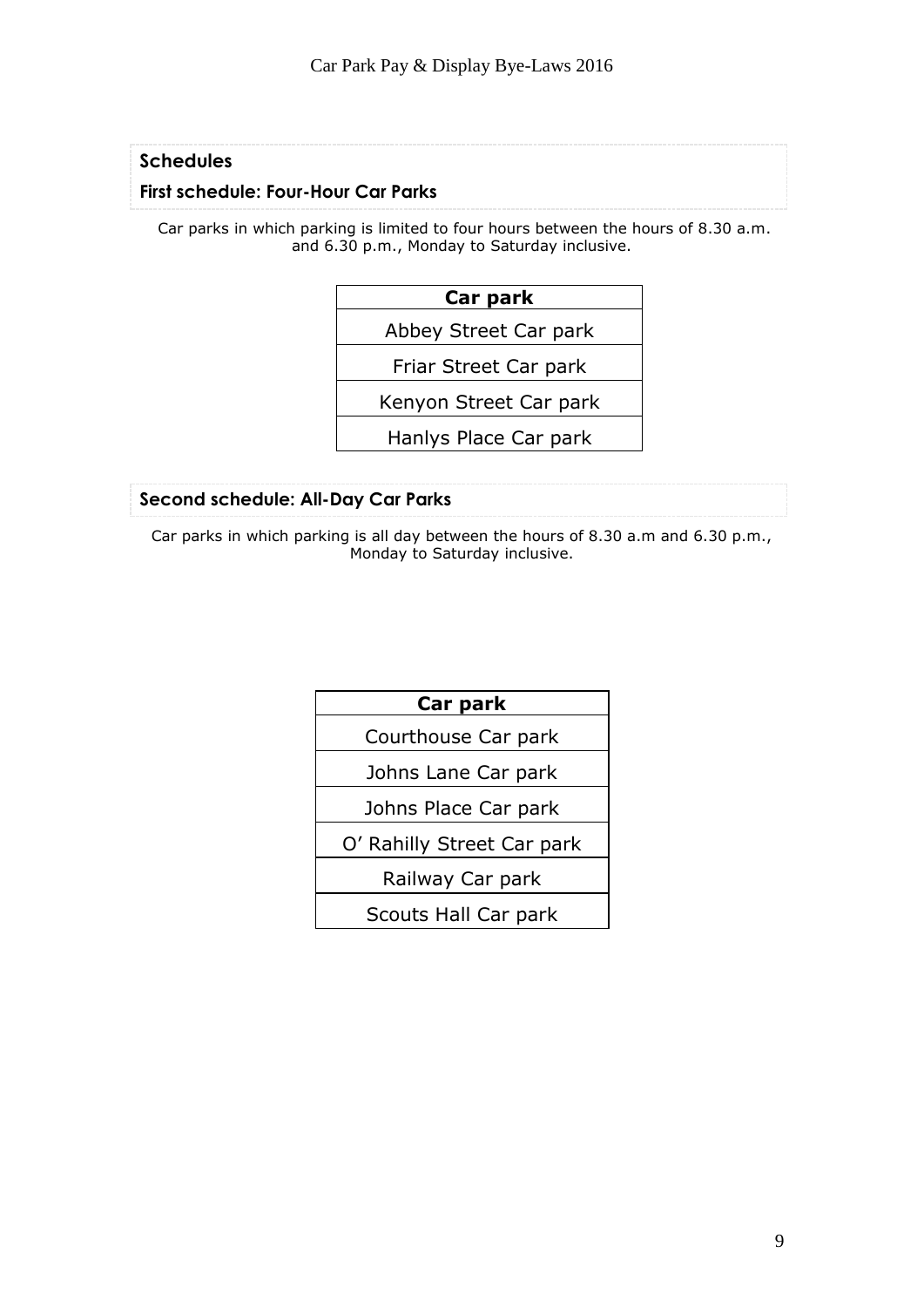# **SCHEDULE OF CHARGES**

| <b>CAR PARK</b>                  | <b>FEE</b><br>MON.<br>TO FRI.              | <b>FEE</b><br><b>SATURDAY</b>                                       | <b>DURATION</b>    |
|----------------------------------|--------------------------------------------|---------------------------------------------------------------------|--------------------|
| <b>Kenyon Street Car</b><br>park | 50c per<br>hour                            | 3 hours free $-$<br>balance 50c per<br>hour                         | <b>4 Hours Max</b> |
| <b>Friar Street Car</b><br>park  | 50c per<br>hour                            | 3 hours free $-$<br>balance 50c per<br>hour                         | <b>4 Hours Max</b> |
| <b>Abbey Street Car</b><br>park  | 50c per<br>hour                            | 3 hours free $-$<br>balance 50c per<br>hour                         | <b>4 Hours Max</b> |
| <b>Hanlys Place Car</b><br>park  | 50c per<br>hour                            | 3 hours free $-$<br>balance 50c per<br>hour                         | <b>4 Hours Max</b> |
| <b>Johns Lane Car</b><br>park    | 50c per<br>hour or<br>€3.00 for<br>all day | 3 hours free $-$<br>balance 50c per<br>hour or €3.00<br>for all day | <b>All Day</b>     |
| <b>Johns Place Car</b><br>park   | 50c per<br>hour or<br>€3.00 for<br>all day | 3 hours free $-$<br>balance 50c per<br>hour or €3.00<br>for all day | <b>All Day</b>     |
| <b>Courthouse Car</b><br>park    | 50c per<br>hour or<br>€3.00 for<br>all day | 3 hours free -<br>balance 50c per<br>hour or $E3.00$<br>for all day | <b>All Day</b>     |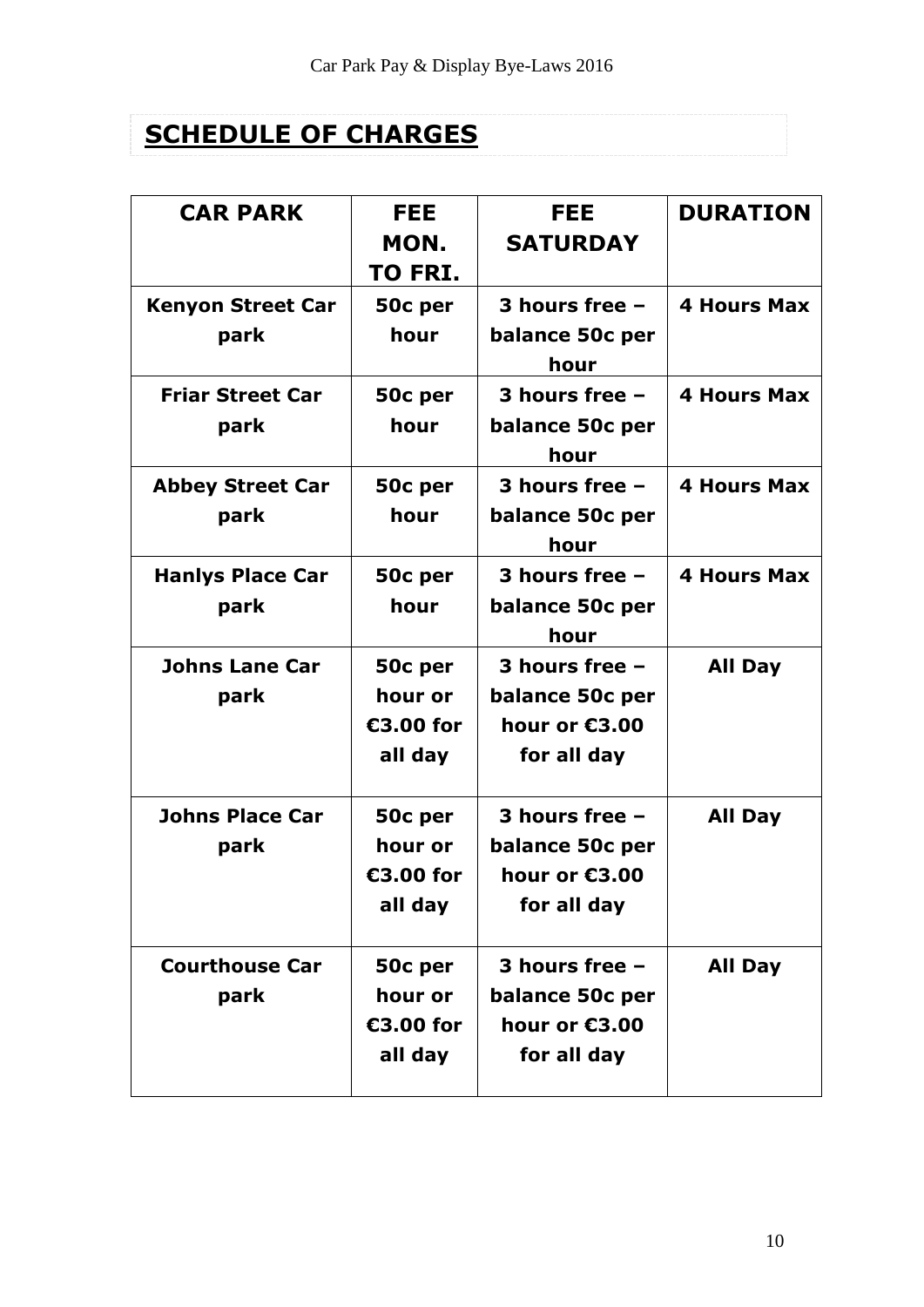| O' Rahilly Street<br>Car park  | 50c per<br>hour or<br>€3.00 for<br>all day | 3 hours free $-$<br>balance 50c per<br>hour or $£3.00$<br>for all day | All Day        |
|--------------------------------|--------------------------------------------|-----------------------------------------------------------------------|----------------|
| <b>Scouts Hall Car</b><br>park | 50c per<br>hour or<br>€3.00 for<br>all day | 3 hours free $-$<br>balance 50c per<br>hour or $E3.00$<br>for all day | All Day        |
| Railway Car park               | 50c per<br>hour or<br>€2.40 for<br>all day | <b>Free All Day</b>                                                   | <b>All Day</b> |